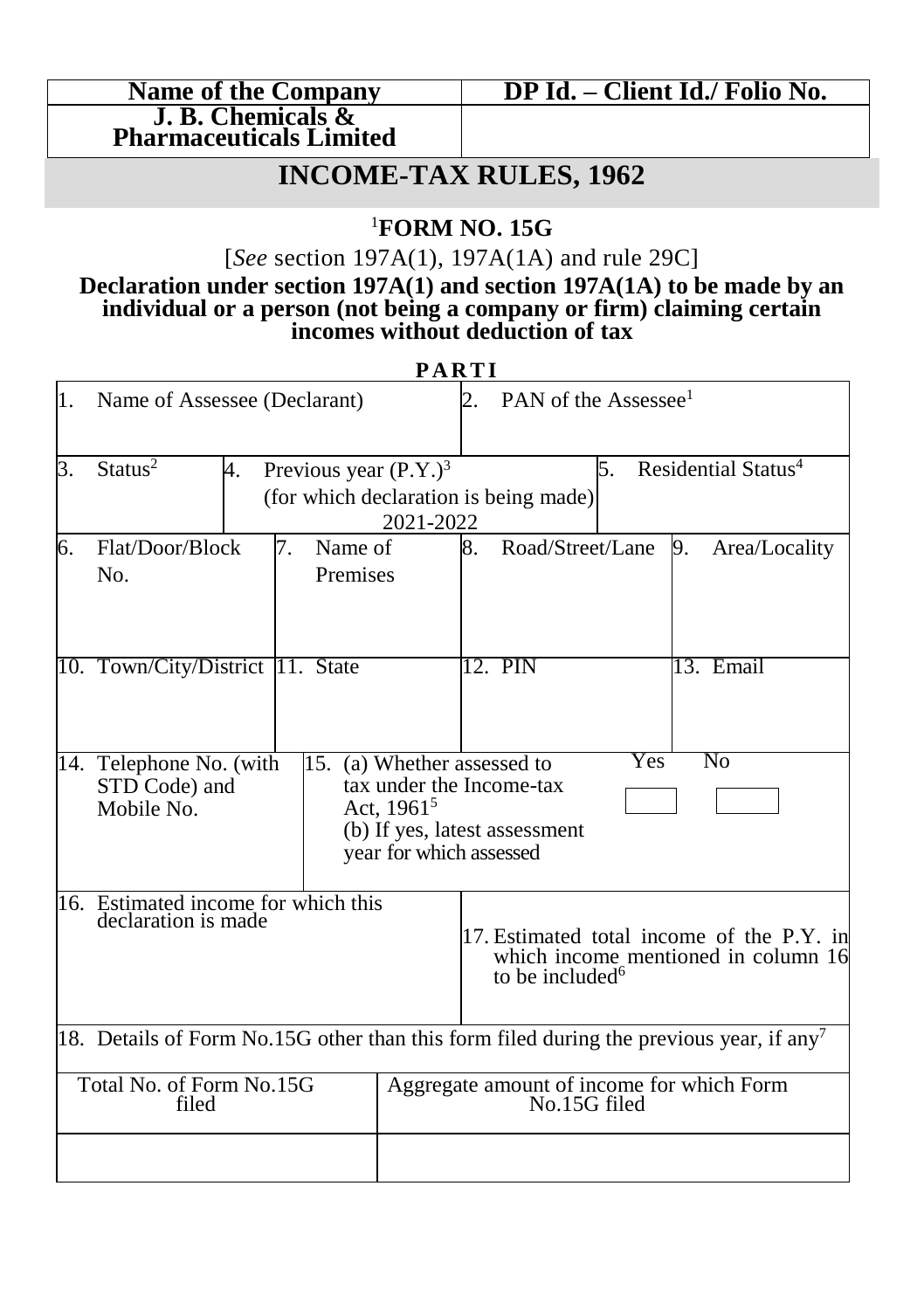| 119. Details of income for which the declaration is filed |                                                                                               |  |                                             |                     |  |  |
|-----------------------------------------------------------|-----------------------------------------------------------------------------------------------|--|---------------------------------------------|---------------------|--|--|
| Sl.<br>No.                                                | Identification number of<br>relevant investment/account, Nature of income<br>etc <sup>8</sup> |  | Section under<br>which tax is<br>deductible | Amount of<br>income |  |  |
|                                                           |                                                                                               |  |                                             |                     |  |  |

*\_\_\_\_\_\_\_\_\_\_\_\_\_\_\_\_\_\_\_\_\_\_ Signature of the Declarant<sup>9</sup>*

#### *Declaration/Verification<sup>10</sup>*

\*I/We...............................................................do hereby declare that to the best of \*my /our knowledge and belief what is stated above is correct, complete and is truly stated. \*I/We declare that the incomes referred to in this form are not includible in the total income of any other person under sections 60 to 64 of the Income-tax Act, 1961. \*I/We further declare that the tax \*on my/our estimated total income including \*income/incomes referred to in column 16 \*and aggregate amount of \*income/incomes referred to in column 18 computed in accordance with the provisions of the Income-tax Act, 1961, for the previous year ending on 31-MAR-2022. relevant to the assessment year 2022-2023.will be *nil.* \*I/We also declare that \*my/our \*income/incomes referred to in column16 \*and the aggregate amount of \*income/incomes referred to in column 18 for the previous year ending on 31-MAR-2022. relevant to the assessment year 2022-2023 will not exceed the maximum amount which is not charge-able to income-tax.

| Place: |                                         |
|--------|-----------------------------------------|
| Date:  | Signature of the Declarant <sup>s</sup> |

\_\_\_\_\_\_\_\_\_\_\_\_\_\_ 1. Substituted by IT (Fourteenth Amdt.) Rules 2015, w.e.f. **1-10-2015**. Earlier Form No.15G was inserted by the IT (Fifth Amdt.)Rules, 1982, w.e.f. 21-6-1982 and later on amended by the IT (Fifth Amdt.) Rules, 1989, w.r.e.f. 1-4-1988, IT (Fourteenth Amdt.) Rules, 1990, w.e.f. 20-11-1990 and IT (Twelfth Amdt.) Rules, 2002, w.e.f. 21-6-2002 and substituted by the IT (Eighth Amdt.) Rules, 2003, w.e.f. 9-6-2003 and IT (Second Amdt.)Rules, 2013, w.e.f. 19-2-2013.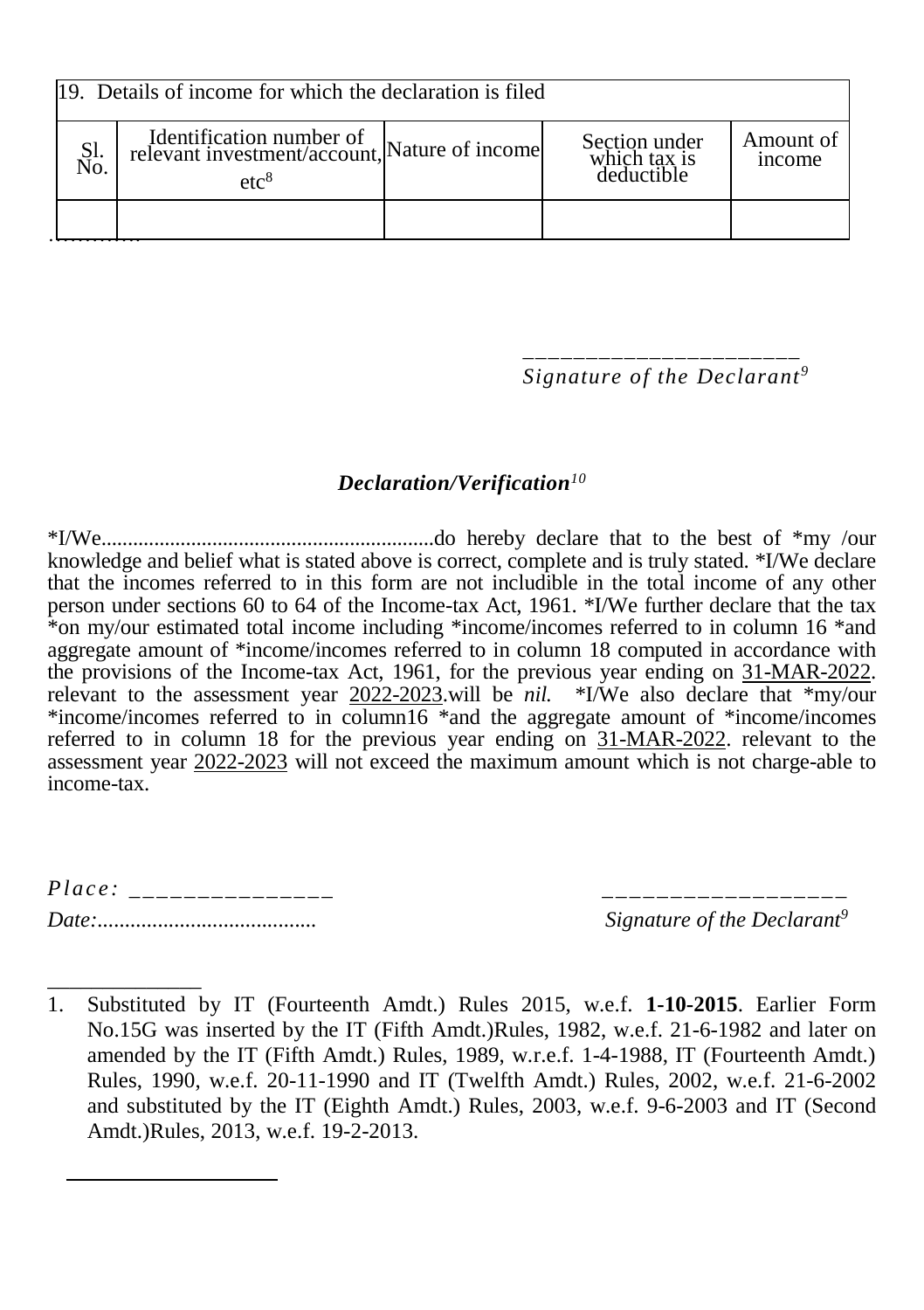#### **PART II**

|    | reichter to m column to off art f                     |                                                 |                                                                 |                                             |  |  |  |
|----|-------------------------------------------------------|-------------------------------------------------|-----------------------------------------------------------------|---------------------------------------------|--|--|--|
| Π. |                                                       | Name of the person responsible for paying       |                                                                 | Unique Identification No. <sup>11</sup>     |  |  |  |
| 3. | PAN of the<br>person<br>responsible for<br>paying     | Complete Address<br>4.                          | 5.                                                              | TAN of the person responsible for<br>paying |  |  |  |
| 6. | Email                                                 | Telephone No. (with STD<br>Code) and Mobile No. |                                                                 | Amount of income paid <sup>12</sup><br>8.   |  |  |  |
| 9. | Date on which Declaration is<br>received (DD/MM/YYYY) |                                                 | Date on which the income has been<br>paid/credited (DD/MM/YYYY) |                                             |  |  |  |
|    |                                                       |                                                 |                                                                 |                                             |  |  |  |

# [To be filled by the person responsible for paying the income<br>referred to in column 16 of Part I]

 $Place:$ 

*Date: ............................................. Signature of the person responsible for paying the income referred to in co lu mn 1 6 o f Pa r tI*

\*Delete whichever is not applicable.

<sup>1</sup>As per provisions of section 206AA(2), the declaration under section 197A(1) or 197A(1A) shall be invalid if the declarant fails to furnish his valid Permanent Account Number (PAN).

<sup>2</sup>Declaration can be furnished by an individual under section 197 A (1) and a person (other than a company or a firm) under section 197A(1A).

<sup>3</sup>The financial year to which the income pertains.

<sup>4</sup>Please mention the residential status as per the provisions of section 6 of the Incometax Act, 1961.

<sup>5</sup>Please mention "Yes" if assessed to tax under the provisions of Income-tax Act, 1961 for any of the assessment year out of six assessment years preceding the year in which the declaration is filed.

<sup>6</sup>Please mention the amount of estimated total income of the previous year for which the declaration is filed including the amount of income for which this declaration is made.

<sup>7</sup> Incase any declaration(s) in Form No.15G is filed before filing this declaration during the previous year, mention the total number of such Form No.15G filed alongwith the aggregate amount of income for which said declaration(s) have been filed.

<sup>8</sup>Mention the distinctive number of shares, account number of term deposit, recurring deposit, National Savings Schemes, life insurance policy number, employee code, etc.